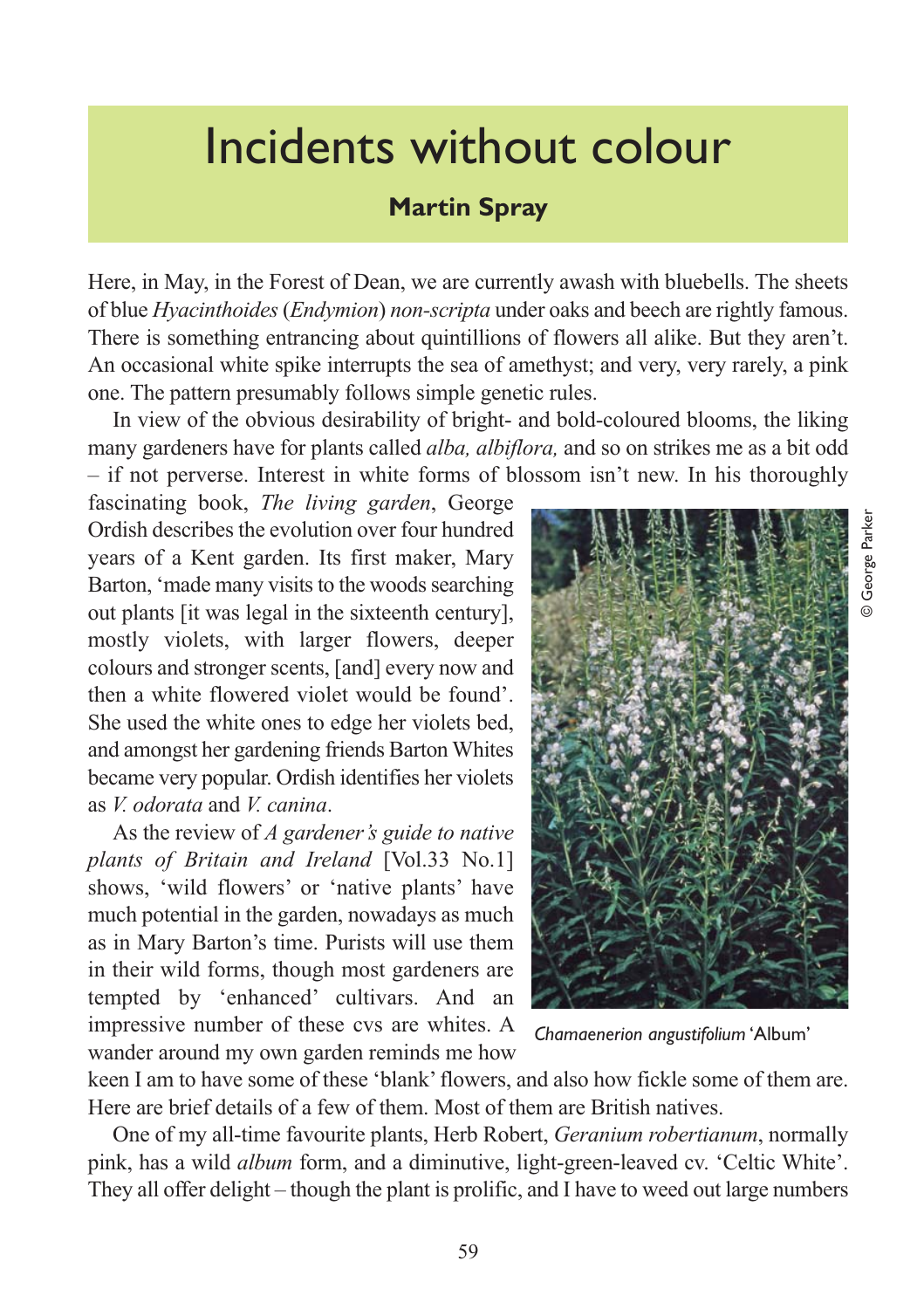of pink-flowered plants throughout the year. *Album* usually keeps the red pigment in stems and leaves, but has nearly white flowers. 'Celtic White' is a clean green, lacking the redness, and is much less rumbustious, but all three forms look after themselves quite happily.

Another reasonably restrained – at least, easily controlled – plant is what I have always called Blinks<sup>1</sup>, *Claytonia* (*Montia*) *sibirica*, Pink Purslane. It is tolerant of wet, dry, sunny or quite deeply shaded situations, where, over a long season, it looks delightfully cheerful. It is also edible.

I had a colony of this naturalised American, from seed from plants found wild near Sheffield many years ago. They have the normal flowers: pale pink, with darker veins. It seeded merrily around without needing encouragement. A dozen years ago, it was joined by seedlings from a pure-white-flowered parent found lying on a woodland path on Hampstead Heath. Var. *alba* joined in the fun, as a minority partner of the pink type. However, I realised about four years ago that hardly any pink-flowered *Claytonia* remained – and there still are very few. I transplant the odd pink individual to keep some patches pure white. I don't, though, have enough to recreate the predominantly pink patches I used to have.

My experience of *Claytonia* in the wild is that it is nearly always pink-flowered. My experience of *Silene dioica* (*Melandrium rubrum*), Red Campion, in the wild is that there is a spectrum from white to red, but almost all are describable as pink-flowered. In the garden, it spreads itself around as a very welcome, if sometimes over-enthusiastic, filler with an impressively long season. There used to be a sprinkling of whites amongst the pinks, but these have disappeared. An attempt to have white campions by cheating, by growing White Campion, *Silene latifolia* subsp. *alba,* has twice failed: it doesn't like conditions here, though it grows well in a friend's garden a mile away. I had a single plant last year, and it has survived the winter. I have seen nothing of the hybrid which 'occurs commonly wherever the parents meet', according to Clive Stace's *New flora of the British Isles.* 

Another very welcome DIY native filler of gaps, rather easier to pull up than the campion, is the Wood Forget-me-not, *Myosotis sylvatica.* Its flowers are the usual bright and light forget-me-not blue. Its story is similar to the campions'. It was in the garden before we moved here, and twenty years ago there were several small patches of whiteflowered individuals; then for several years there were none. Now, a very few whites are back. Trying to boost their number with bought seed seems to have failed. So does the attempt to add pinks to the population.

Next, a confusion. Several things are called Dog Violets, and I think what I have are more like *Viola riviniana* than *reichenbachiana* – but who knows? The typical plants have flowers of the blue end of violet, and they have colonised the garden from the wild. From somewhere, I have acquired lookalikes with deep but slightly cloudy pink flowers – the colour is very close to that of bilberry yoghourt. They are quietly charming. I now

1 This is properly the English name of *C. fontana.*